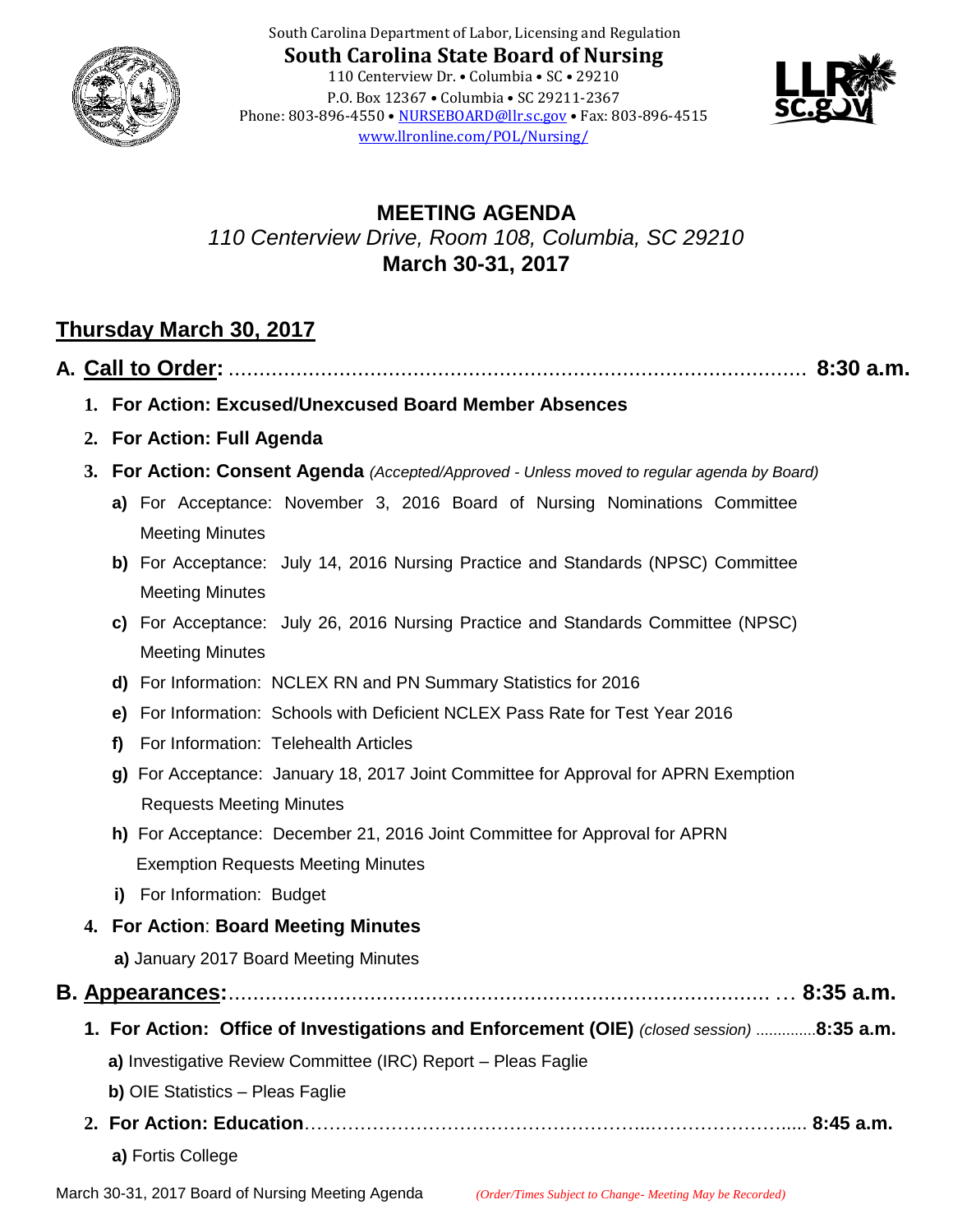|  | 1) For Action/ Response: Response to Citation for 2016 NCLEX Passing Rate Deficiency                         |
|--|--------------------------------------------------------------------------------------------------------------|
|  | 2) For Action: Request for Continued Associate Degree Nursing Program Full Approval                          |
|  |                                                                                                              |
|  | a) Nursing Practice and Standards Committee (NPSC)                                                           |
|  | 1) Advisory Opinions                                                                                         |
|  | i. Review/ No Changes - AO #1                                                                                |
|  | ii Proposed Changes/ Revisions - AO #13, 15, 24, 29, 35, 49                                                  |
|  | 2) Advisory Opinion Supplement on the Nursing Management of Invasive Devices (Catheters, Lines<br>and Tubes) |
|  | i. Proposed Changes/ Revisions - Gastrointestinal System LPN                                                 |
|  |                                                                                                              |
|  | JoLee Gudmundson, Dennis McKenna and David Floyd                                                             |
|  |                                                                                                              |
|  | Holly Beeson and Rebecca Leach                                                                               |
|  |                                                                                                              |
|  | 1. For Action: Endorsement English Proficiency Requirement (closed session)1:00 p.m.                         |
|  | Senator Stephen Goldfinch, Esquire                                                                           |
|  | D. Reports/Discussion Topics: (May also be taken up before, between and after appearances)                   |
|  | 1. President's Report                                                                                        |
|  | a) For Action: Report from the Board of Nursing Nominations Committee – Committee Nominations                |
|  | b) For Action: Sonya K. Erhardt 2017 Exemplary Recent Graduate Award – MUSC College of Nursing               |
|  | Alumni Association                                                                                           |
|  | c) For Action: Recognition of IRC and Panel Hearing Member Service                                           |
|  | d) For Action: Midyear Meeting Report                                                                        |
|  | e) For Action: Institute of Regulatory Excellence Meeting Report - Jacqueline Baer                           |
|  | 2. Administrator's Report                                                                                    |
|  | a) For Information: Statement of Economic Interest                                                           |
|  | b) For Action: Panel Hearing Reviewers, Investigative Review Committee (IRC) Members and Expert              |
|  | Case Reviewers Policy and Nomination Form                                                                    |
|  | c) For Action: Clarification Regarding Licensure/ Reinstatement Matters Requiring Recovering                 |
|  | Professionals Program                                                                                        |
|  | d) For Action: Plan Disciplinary Sanctions Guidelines Matrix Review                                          |
|  | e) For Action: Competency Requirement Criteria                                                               |
|  |                                                                                                              |